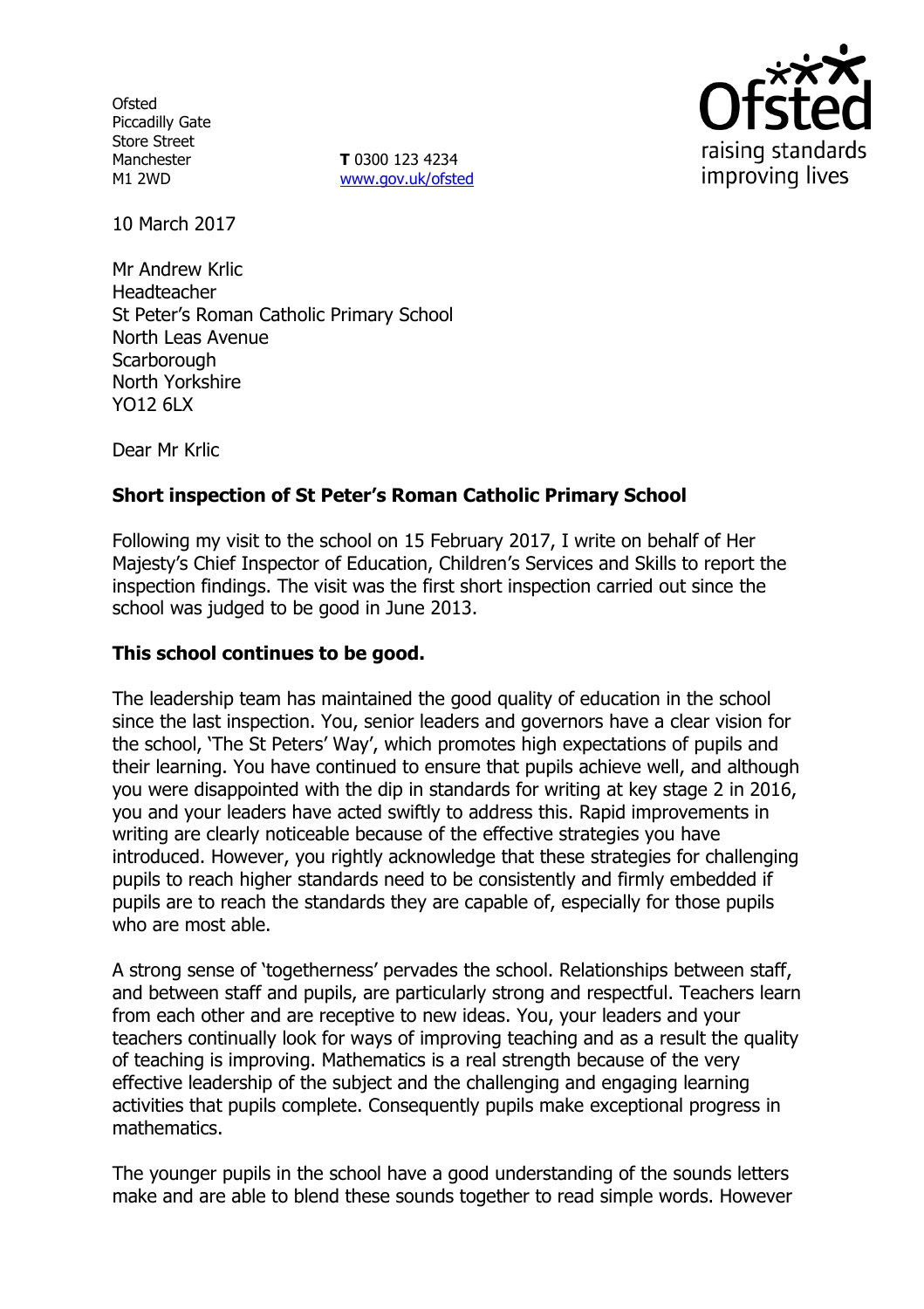

you rightly acknowledge that a minority of less able pupils are not making progress quickly enough, which is delaying their early reading skills.

The previous inspection challenged you to improve teaching so that pupils apply their reading, writing and speaking skills to different subjects and that teachers are clear about what they expect pupils to achieve through better explanations. A strong feature of lessons is the collaboration and cooperative attitude pupils have towards each other. They share ideas and talk openly with others about what they are learning, particularly when problem solving in mathematics. You and your leaders have also ensured that standards in writing are maintained in all subjects, and inspection evidence supports this. Through your monitoring of teaching and subsequent support for teachers, explanations of what pupils are expected to learn are now clear and concise. During lessons pupils were able to explain precisely to me what they were attempting to achieve in their learning.

Recommendations from the previous inspection also urged leaders to take a more thorough approach to checking the quality of teaching and to see that better use is made of assessment information in the early years. You and your leaders have adopted rigorous and highly effective procedures for monitoring teaching. Teachers are both supported and challenged to improve their practice and as a result goodquality teaching is evident throughout the school. Your recently appointed early years leader has developed very good systems for assessing children's progress and identifying next steps in their learning. There is a strong sense of partnership between the early years staff and parents that results in accurate assessments of what children are achieving and what they need to learn next.

# **Safeguarding is effective.**

You have ensured that all safeguarding arrangements are fit for purpose and records are detailed and meticulously kept, including records of the checks on adults working in the school. Staff training is up to date and includes training on female genital mutilation, child sexual exploitation and recognising the signs of radicalisation and extremism.

Staff are clear about the school's systems and what to do if they have any concerns over children's welfare. There are good links with external agencies including social services, the police and the local general practitioner. Clear channels for recording and following up any child protection issues are in place and you are tenacious in your determination to ensure pupils are safe and that nothing is left to chance. Parents overwhelmingly agree that their children are well cared for and pupils say they feel safe.

# **Inspection findings**

■ You and your leaders are dynamic and driven by a strong desire to improve the quality of teaching and outcomes for pupils in the school. You are strongly supported by an effective governing body that share the same desire, and in unison you form a highly effective leadership team.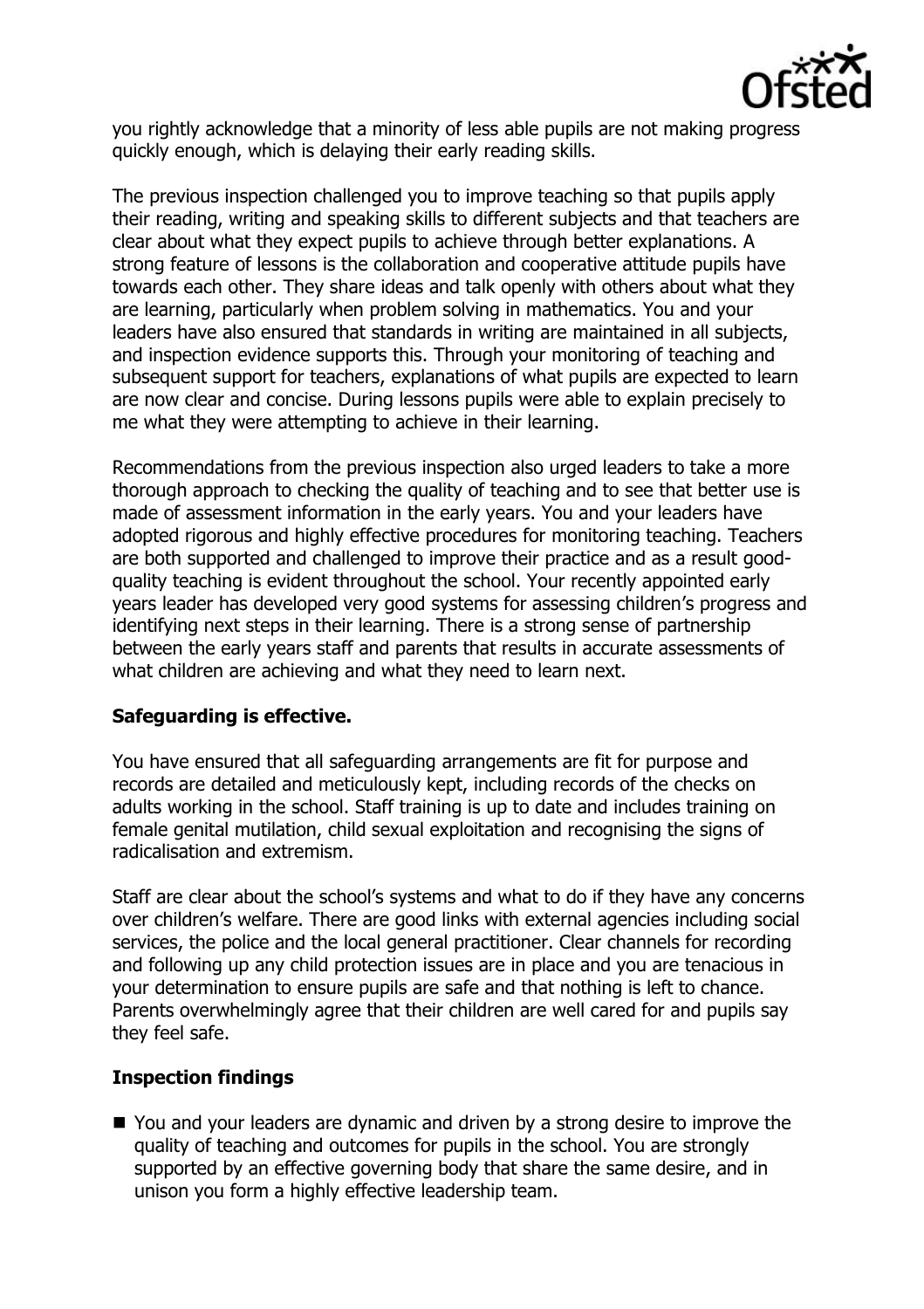

- You have created a real sense of community in the school. Teachers are keen to learn and are open to ideas to improve their practice. You and your leaders monitor the quality of teaching and learning very robustly to drive improvements further, and your teachers readily share good practice through their support of each other.
- Following the key stage 2 results in 2016, you reviewed and developed the teaching of writing to positive effect. You have ensured that pupils, and especially the most able pupils, are effectively challenged. You have achieved this by raising the expectations of what pupils can accomplish and ensured that lessons are challenging and engaging for pupils. During the inspection pupils were keen to share their achievements in writing with me and could speak confidently about what they had learned. As a result standards in writing are improving and you quite rightly recognise that high standards will only be attained if current good practice is firmly embedded and sustained.
- $\blacksquare$  Mathematics is exceptionally well led and the school has several teachers with specialisms in the subject. As a result outcomes are excellent both in published information and evidence collected during the inspection. Mathematics lessons have a real 'buzz' about them and pupil engagement is exceptionally high because pupils are excited about the problem-solving activities they are completing.
- The most able pupils read with fluency, confidence and expression. They have good comprehension skills and speak confidently about the books they are reading, including some quite demanding classic literature. Less able pupils mostly use their knowledge of the sounds that letters make to read unfamiliar or difficult words.
- $\blacksquare$  School leaders have gone some way to address the need to improve provision for, and pupils' understanding of, phonics, by restructuring how it is taught. You and your leaders review phonics groups regularly to ensure learning activities are pitched at the appropriate level. As a result the provision for phonics is mostly good. However, a minority of the younger less able pupils lack a basic understanding of the sounds letters make, or the ability to blend them together to form simple words, because the provision they receive is not consistently good.

### **Next steps for the school**

Leaders and those responsible for governance should ensure that:

- $\blacksquare$  recent strategies to improve writing outcomes are firmly embedded so that pupils, particularly the most able, achieve standards they are capable of
- **P** provision for phonics is improved further so that the less able pupils make rapid progress.